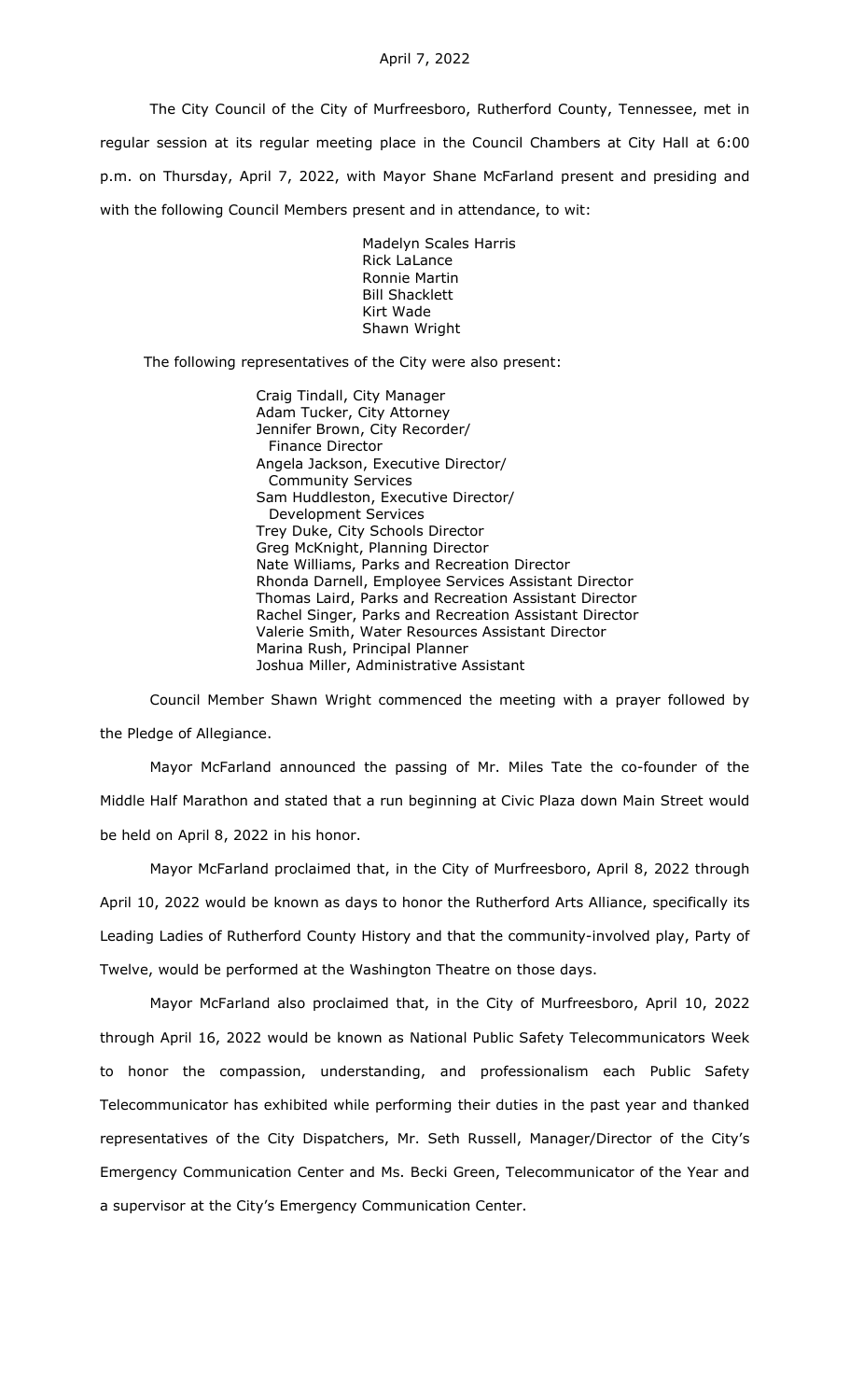The Mayor and Council honored eleven-year-old Hagan Williams and played a video showcasing his golf talent and recognizing that he placed 2nd overall at the Drive, Chip, and Putt Finals Tournament in Georgia at the Augusta National Golf Club.

The Mayor and Council recognized Mr. Cameron L. Mitchell, Murfreesboro Poet Laureate, who performed his spoken word poem, "I am".

The Consent Agenda was presented to the Council for approval:

- 1. Barge Design Solutions Work Authorization Amendment 2 (Airport)
- 2. Tennessee Aeronautics Division Pavement Maintenance Project (Airport)
- 3. Amendment to Kimley-Horne Agreement for Patterson Park Master Plan (Parks)
- 4. McFadden Basketball Court Fencing (Parks)
- 5. Donation of Tactical Body Armor and Helmets to Blount County Law Enforcement Training Academy (Police)
- 6. Approval for City-wide Car Wash Services (Purchasing)
- 7. Approval of use of Competitive Sealed Proposals for Financial Consultant Services for ARPA Grant Fund (Purchasing)
- 8. Approval of use of Competitive Sealed Proposals for IT Consultant Services (Purchasing)
- 9. Approval of use of Competitive Sealed Proposals for Low-Voltage Communication Cabling Services (Purchasing)
- 10. Asphalt Purchases Report (Water Resources)
- 11. Granular Activated Carbon First Amendment (Water Resources)
- 12. Water/Wastewater Mechanical/Electrical Services Contract Task Order No. 22-03 (Water Resources)
- 13. Cherry Ln. Pump Station Study-CIA Engineering Proposal (Water Resources)

(Insert letters from Airport (2), Communications, Parks (2), Police, Purchasing (4), & Water Resources (4) Departments here.)

Mr. Shacklett made a motion to approve the Consent Agenda. Mr. Wade seconded

the motion and all members of the Council voted "Aye".

The following letter from the City Recorder/Finance Director was presented to the Council:

> (Insert letter dated April 7, 2022 here with regards to approval of Minutes of City Council Meetings.)

Mr. LaLance made a motion to approve the minutes as written and presented for the regular meeting held on March 9, 2022 and the regular Meeting held on March 17, 2022. Mr. Wade seconded the motion and all members of the Council voted "Aye".

The following letter from the City Schools Director was presented to the Council:

(Insert letter dated April 7, 2022 here with regards to Fiscal Year 2022 City Schools Budget Amendment #6.)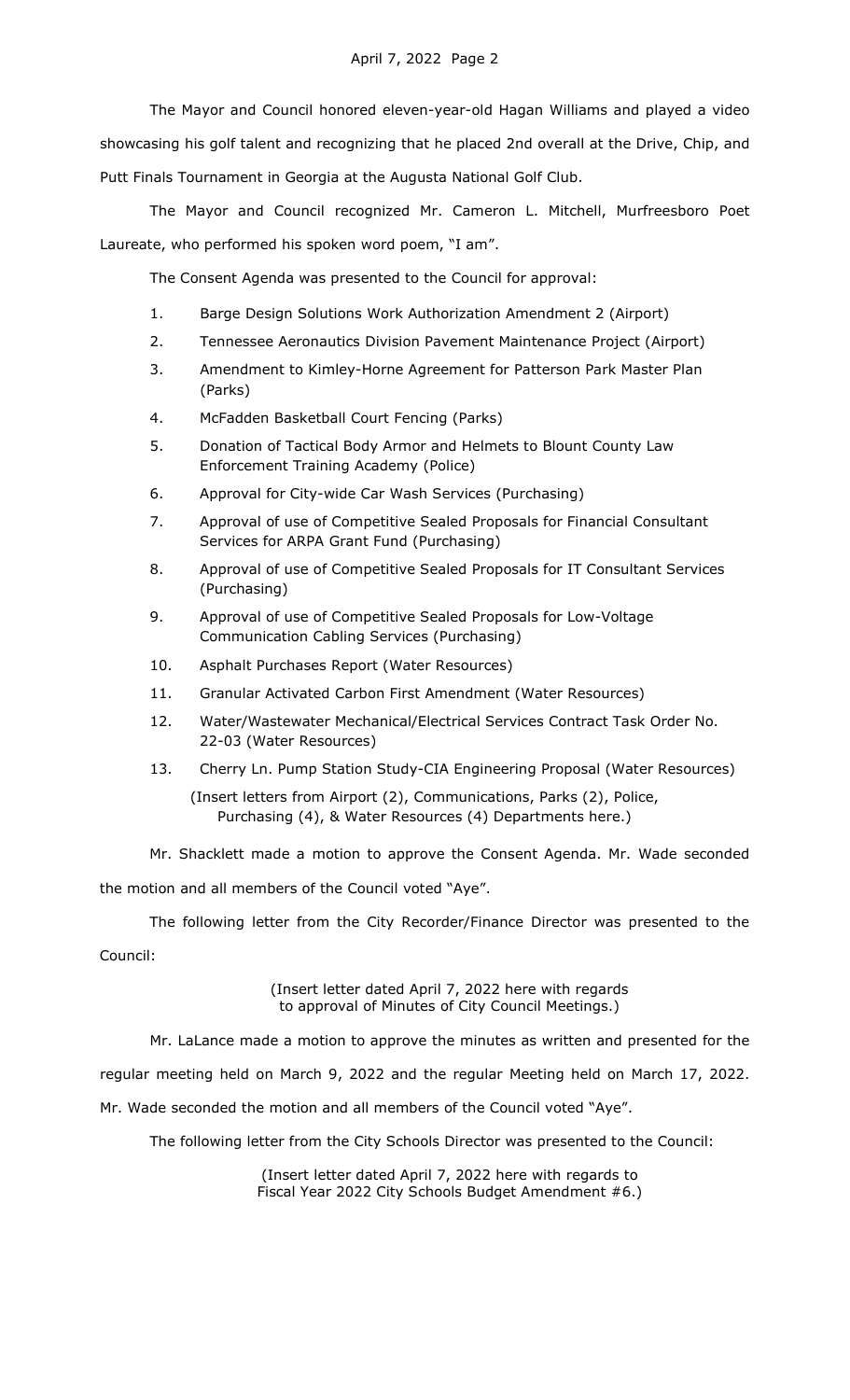The following RESOLUTION 22-R-09 was read to the Council and offered for adoption upon motion made by Vice-Mayor Scales Harris, seconded by Mr. Wright. Upon roll call said resolution was adopted by the following vote:

> Aye: Madelyn Scales Harris Rick LaLance Ronnie Martin Bill Shacklett Kirt Wade Shawn Wright Shane McFarland

Nay: None

(Insert RESOLUTION 22-R-09 here amending the 2021-2022 Murfreesboro City Schools Budget (6th Amendment).)

Mr. Shacklett made a motion to match the bonuses the City Schools were giving to the full-time and part-time City Schools employees from the General Fund. Vice-Mayor Scales Harris seconded the motion and all members of the Council voted "Aye".

Mr. Craig Tindall, City Manager, stated that a resolution and budget amendment ordinance would be coming to Council at a later date to reflect the one-time initiative matching the bonuses from the General Fund, with a \$500 bonus for the full-time employees and a \$250 bonus for the part-time employees.

The following letter from the Assistant Planning Director was presented to the Council:

(Insert letter dated April 7, 2022 here with regards to holding a public hearing to consider Plan of Services, annexation and zoning of approximately 258.8 acres located along Northwest Broad Street [2021-516 & 2021-433].)

Mayor McFarland announced that the next item on the agenda is to conduct a public hearing, pursuant to RESOLUTION 22-R-PH-02 adopted by the City Council on February 24, 2022, to consider (1) adoption of a Plan of Services for and annexation of approximately 258.8 acres located along Northwest Broad Street and (2) zoning of approximately 258.8 acres located along Northwest Broad Street to be zoned Commercial Highway (CH) District and Gateway Design Overlay One (GDO-1) District; which have been proposed to be annexed to the City of Murfreesboro, Tennessee, Hord Family and SEC, Inc. on behalf of Legacy Sports Tennessee, applicants [2021-516 & 2021-433]. Notice of said public hearing was published in the March 22, 2022 edition of a local newspaper as follows:

# (Insert notice here.)

Mayor McFarland declared the public hearing open and invited those present who wished to speak for or against the Plan of Services and annexation for approximately 258.8 acres located along Northwest Broad Street, step forward to the podium.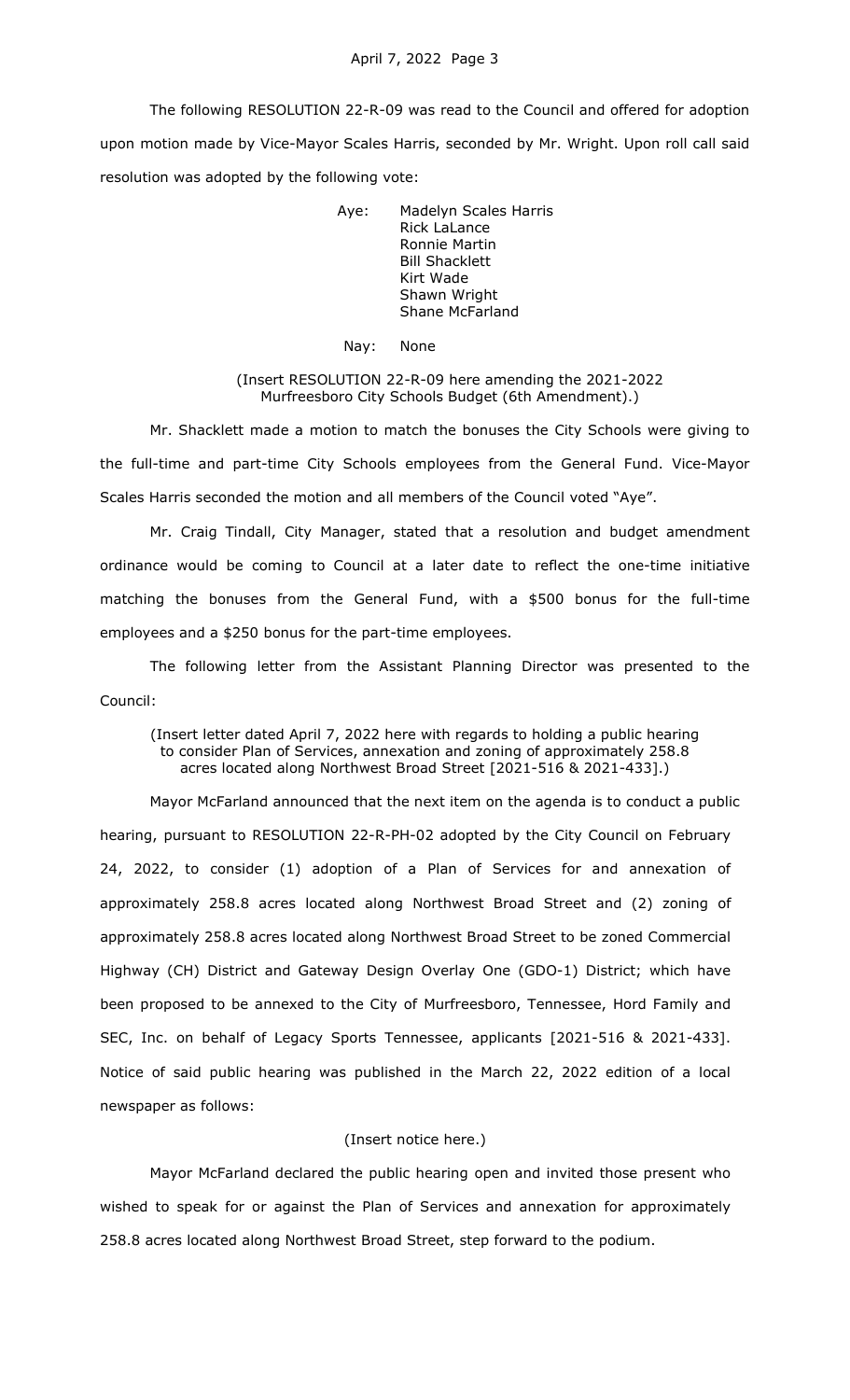Mr. David Nichols, 2021 Riverbend Drive, opposed the Plan of Services and annexation stating his concerns with noise and traffic, specifically with TDOT's classification of Broad Street and Thompson Lane as "F" roads.

Mr. Doug (Paul) Hutchins, 2220 Londonderry Drive, opposed the Plan of Services and annexation stating his concerns with flooding of the West Fork of the Stones River, traffic, noise, light, and decreased property values.

Mr. Jeffrey Smith, 2308 Londonderry Drive, opposed the Plan of Services and annexation stating his concerns with the development and its proximity to homes.

Mrs. Vicki Smith, 2308 Londonderry Drive, opposed the Plan of Services and annexation stating her concerns with light and traffic.

There was no one else present who wished to speak for or against the Plan of Services and annexation and, after ample time had been given, Mayor McFarland declared the public hearing closed.

The following RESOLUTION 22-R-PS-02 was read to the Council and offered for adoption upon motion made by Mr. LaLance, seconded by Mr. Wade. Upon roll call said resolution was adopted by the following vote:

> Aye: Madelyn Scales Harris Rick LaLance Ronnie Martin Bill Shacklett Kirt Wade Shawn Wright Shane McFarland

### Nay: None

# (Insert RESOLUTION 21-R-PS-02 to adopt a Plan of Services for approximately 258.8 acres located along Northwest Broad Street; Hord Family, applicant [2021-516].)

The following RESOLUTION 22-R-A-02 was read to the Council and offered for adoption upon motion made by Mr. Wade, seconded by Mr. LaLance. Upon roll call said resolution was adopted by the following vote:

> Aye: Madelyn Scales Harris Rick LaLance Ronnie Martin Bill Shacklett Kirt Wade Shawn Wright Shane McFarland

Nay: None

(Insert RESOLUTION 21-R-A-02 here to annex approximately 258.8 acres located along Northwest Broad Street (Tax Map 70, Parcel 7.02 and Tax Map 70, Parcel 7.03), and to incorporate the same within the corporate boundaries of the City of Murfreesboro, Tennessee, Hord Family, applicant [2021-516].)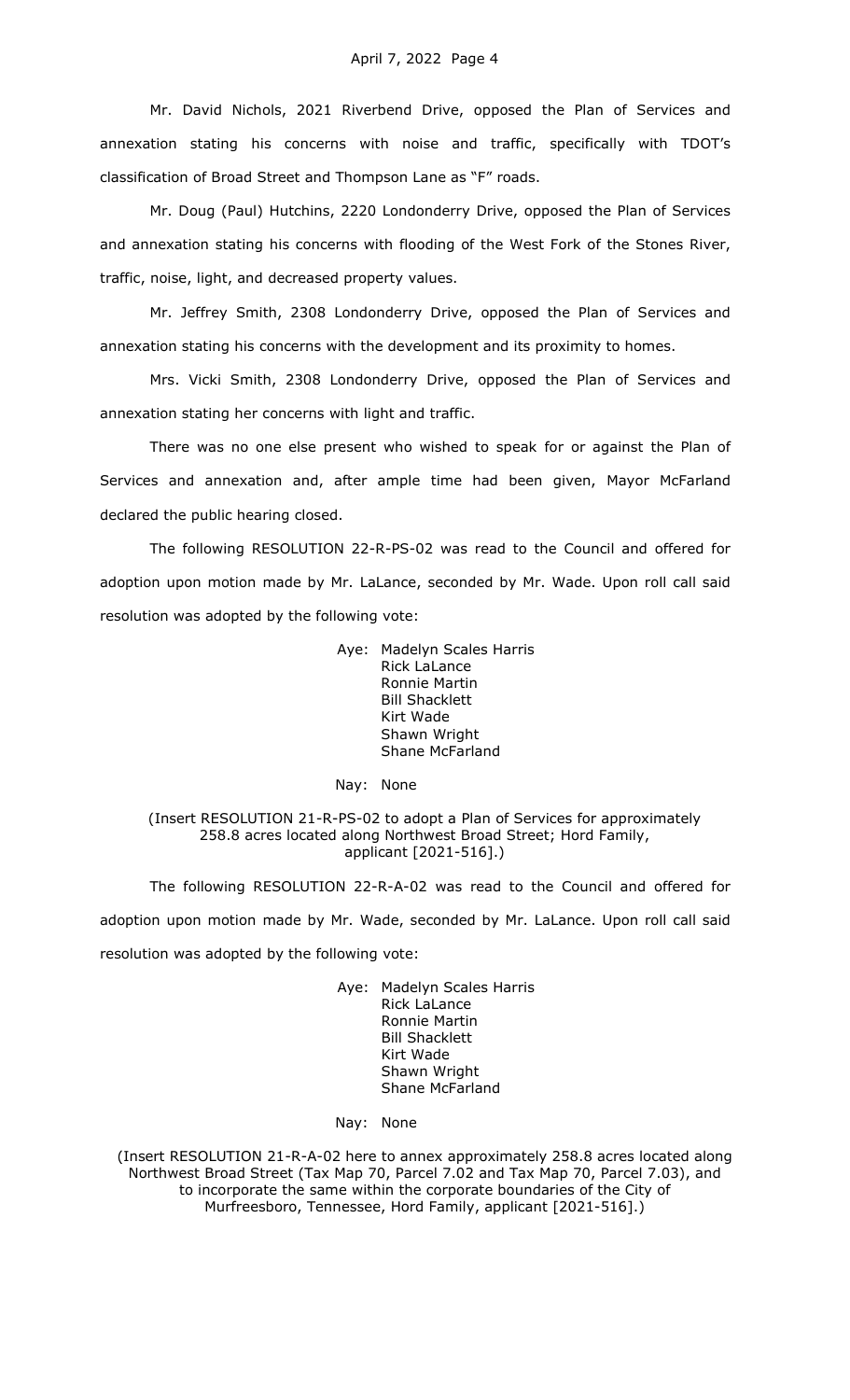Ms. Mariana Rush, Principal Planner, presented the recommendation of the Planning Commission to approve zoning approximately 258.8 acres located along Northwest Broad Street to be zoned Commercial Highway (CH) District and Gateway Design Overlay One (GDO-1) District, simultaneous with annexation.

Mayor McFarland then declared the public hearing to zone approximately 258.8 acres located along Northwest Broad Street to be zoned Commercial Highway (CH) District and Gateway Design Overlay One (GDO-1) District, simultaneous with annexation, open and invited those present who wished to speak for or against the zoning request, step forward to the lectern.

Mr. Doug (Paul) Hutchins, 2220 Londonderry Drive, opposed the zoning request stating his concerns with noise and the proximity to houses.

Mr. David Nichols, 2021 Riverbend Drive, opposed the zoning request stating his concerns with violations of the noise ordinance.

Mr. Brick Murfee, 1101 Glasgow Drive, supported the zoning request stating his intention to move to the area to live next to the development and enjoy its amenities.

Mr. Jeffrey Smith, 2308 Londonderry Drive, opposed the zoning request stating his concern with light from the development and regulations on signs and billboards.

Mr. Chad Miller, Legacy Sports Tennessee CEO, stated his desire to be a good neighbor to residents close to the development and to be a good neighbor to the City as a whole.

There was no one else present who wished to speak for or against the zoning request and, after ample time had been given, Mayor McFarland declared the public hearing closed.

Council questioned staff regarding the development's adherence to the City's noise and sign ordinances as well as how the development planned to handle light pollution.

City staff advised that meeting had taken place with TDOT commissioners regarding the increased traffic this development could bring and how the City and State planned to work together to mitigate that traffic.

An ordinance, entitled "ORDINANCE 22-OZ-02 amending the Zoning Ordinance and the Zoning Map of the City of Murfreesboro, Tennessee, as heretofore amended and as now in force and effect to zone approximately 258.8 acres located along Northwest Broad Street to Highway Commercial (CH) District and Gateway Design Overlay One (GDO-1) District simultaneous with annexation; SEC, Inc. on behalf of Legacy Sports Tennessee, applicant(s) [2021-433]," was read to the Council and offered for passage on first reading upon motion made by Mr. Wade, seconded by Mr. Wright. Upon roll call said ordinance was passed on first reading by the following vote: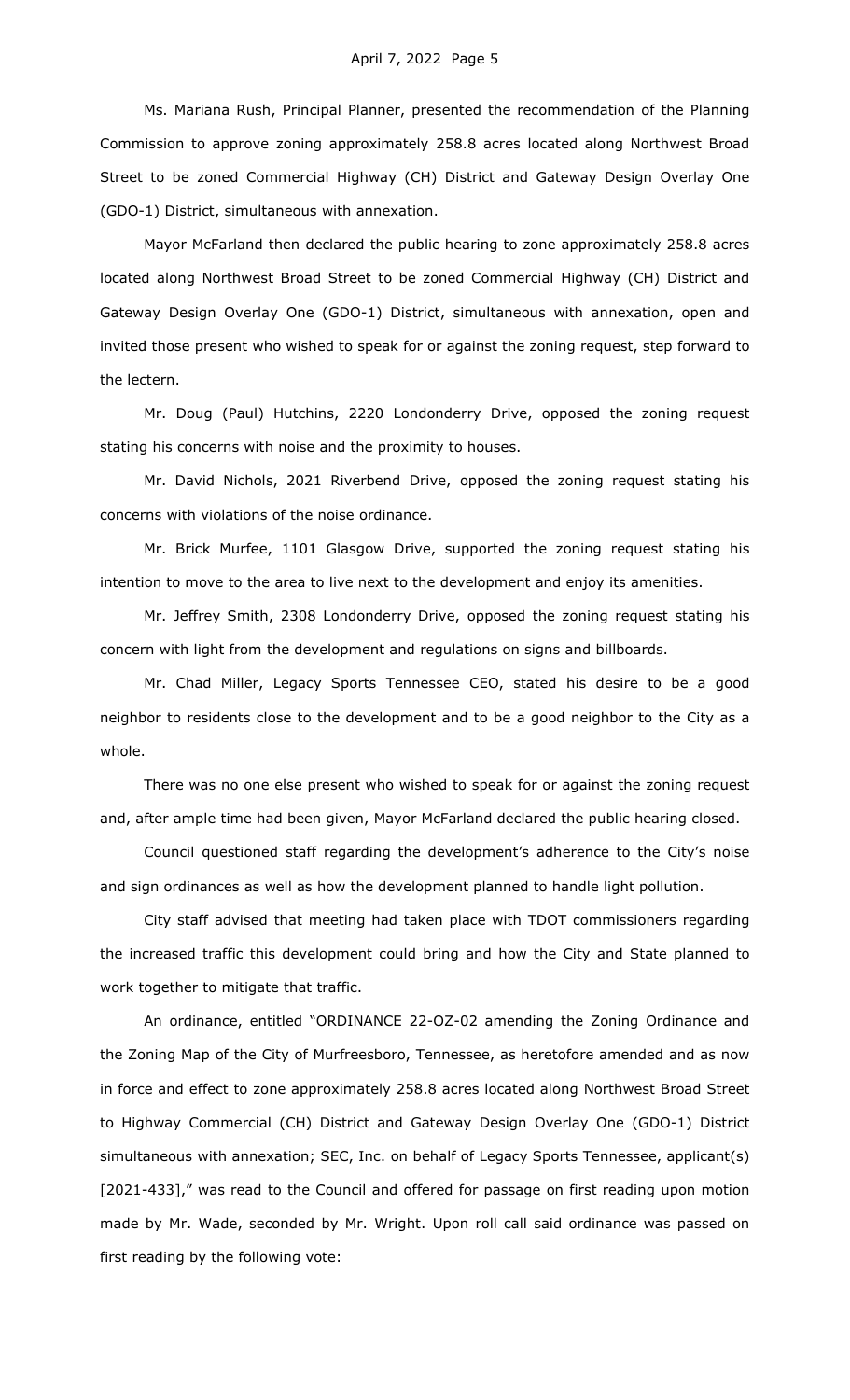Aye: Madelyn Scales Harris Rick LaLance Bill Shacklett Kirt Wade Shawn Wright Shane McFarland

Nay: None

#### Abstain: Ronnie Martin

The following letter from the Planning Director was presented to the Council:

(Insert letter dated April 7, 2022 here with regards to correcting the Zoning Boundary for the Oakland Court PRD [2019-423].)

Mr. Greg McKnight, Planning Director, presented the recommendation of the Planning Commission to approve correcting the zoning boundary for the Oakland Court PRD located along North Academy Street.

An ordinance, entitled "ORDINANCE 22-OZ-05 amending Ordinance 19-OZ-33 to correct the zoning boundary for the Oakland Court PRD along North Academy Street, East Lokey Avenue, East Hembree Street, Christy Court, Palm Court, and Jetton Drive, Planning Staff, applicant [2019-423]," was read to the Council and offered for passage on first reading upon motion made by Mr. Wright, seconded by Mr. Shacklett. Upon roll call said ordinance was passed on first reading by the following vote:

> Aye: Madelyn Scales Harris Rick LaLance Ronnie Martin Bill Shacklett Kirt Wade Shawn Wright Shane McFarland

Nay: None

The following letter from the Assistant Planning Director was presented to the

Council:

(Insert letter dated April 7, 2022 here with regards to scheduling a public hearing for May 5, 2022 for a proposed amendment to the Zoning Ordinance [2022-801] pertaining to Section 2: Interpretation and Definitions; Section 18: Regulations of General Applicability; Section 25: Temporary and Accessory Structures and Uses; Section 34: Floodplain Zoning and Chart 2: Minimum Lot Requirements, Minimum Yard Requirements, and Land Use Intensity Ratio (including Chart 2 endnotes).)

The following RESOLUTION 22-R-PH-06 was read to the Council and offered for adoption upon motion made by Mr. Martin, seconded by Mr. Shacklett. Upon roll call said resolution was adopted by the following vote:

> Aye: Madelyn Scales Harris Rick LaLance Ronnie Martin Bill Shacklett Kirt Wade Shawn Wright Shane McFarland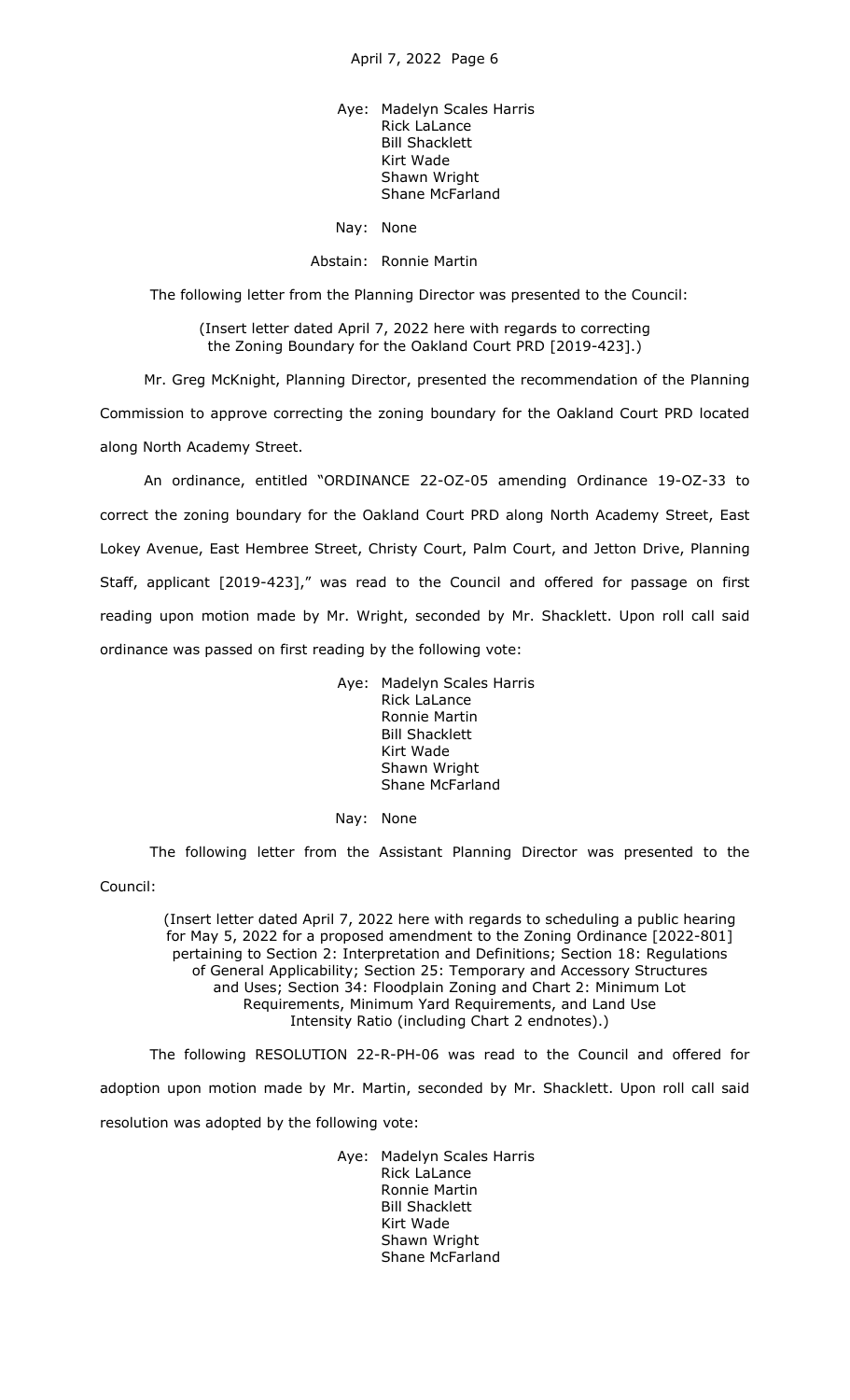### Nay: None

# (Insert RESOLUTION 22-R-PH-06 here fixing the time for a Public Hearing with respect to amending the Murfreesboro City Code, Appendix A—Zoning, Sections 2, 18, 25, 34, Chart 2, and Chart 2 Endnotes, dealing with maximum building height for accessory structures in industrial districts, maximum height of light fixtures at recreation fields and regulations pertaining to development in regulatory floodways, City of Murfreesboro Planning Department, applicant [2022-801].)

The following letter from the Executive Director of Development Services was presented to the Council:

> (Insert letter dated April 7, 2022 here with regards to Overall Creek FEMA LOMR Supplemental Services.)

Mr. Sam Huddleston, Executive Director of Development Services, presented the request to approve the Agreement with Neel-Schaffer, Inc. for supplemental services for FEMA Letter of Map Revision for Overall Creek at Manson Pike in the amount of \$93,045 funded from the Stormwater Utility Fund reimbursement of the General Fund.

Mr. Martin made a motion to approve the Agreement with Neel-Schaffer, Inc. for supplemental services for FEMA Letter of Map Revision for Overall Creek at Manson Pike in the amount of \$93,045 funded from the Stormwater Utility Fund reimbursement of the General Fund. Mr. Wright seconded the motion and all members of the Council voted "Aye".

The following letter from the Parks and Recreation Director was presented to the Council:

> (Insert letter dated April 7, 2022 here with regards to Contract for Siegel Indoor Training Facility Netting and Padding.)

Mr. Thomas Laird, Parks and Recreation Assistant Director, presented the request to approve the Agreement with Grand Slam Safety, LLC, pending Legal approval, in the amount of \$164,500, funded from the CIP, for Netting and Padding at the Indoor Richard Siegel Soccer Complex.

Mr. Shacklett made a motion to approve the Agreement with Grand Slam Safety, LLC, pending Legal approval, in the amount of \$164,500, funded from the CIP, for Netting and Padding at the Indoor Richard Siegel Soccer Complex. Mr. LaLance seconded the motion and all members of the Council voted "Aye".

The following letter from the Assistant City Manager was presented to the Council:

(Insert letter dated April 7, 2022 here with regards to Temporary Flow Monitoring Study Basin MF08 & MF12.)

Ms. Valerie Smith, Assistant Water Resources Director, presented the request to approve the additional allowance with ADS, LLC, in the amount of \$71,250, to conduct temporary flow monitoring in Basin MF08 and MF12.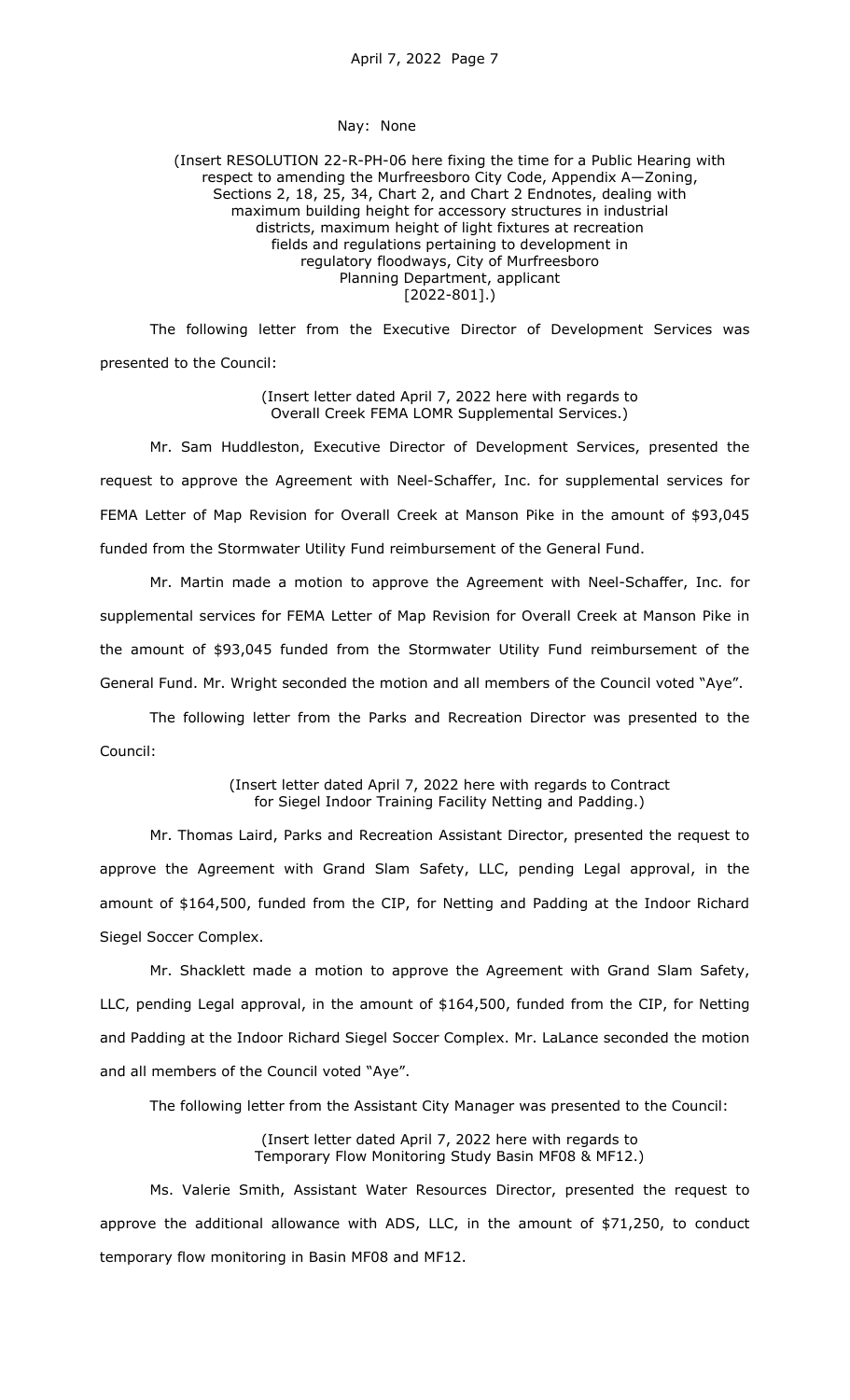Mr. Wade made a motion to approve the additional allowance with ADS, LLC, in the amount of \$71,250, to conduct temporary flow monitoring in Basin MF08 and MF12. Vice-Mayor Scales Harris seconded the motion and all members of the Council voted "Aye".

The following letter from the Assistant City Manager was presented to the Council:

(Insert letter dated April 7, 2022 here with regards to Resident Project Representative for Overall Creek Pump Station.)

Ms. Valerie Smith, Assistant Water Resources Director, presented the request to approve Task Order No. 1941018.1 with Smith Seckman Reid Inc., in the amount of \$186,500, funded by the Department's Working Capital Reserves, for a SSR Resident Project Representative to perform construction inspections for the Overall Creek Pump Station Expansion.

Mr. LaLance made a motion to approve Task Order No. 1941018.1 with Smith Seckman Reid Inc., in the amount of \$186,500, funded by the Department's Working Capital Reserves, for a SSR Resident Project Representative to perform construction inspections for the Overall Creek Pump Station Expansion. Mr. Wright seconded the motion and all members of the Council voted "Aye".

The following letter from the Assistant City Manager was presented to the Council:

(Insert letter dated April 7, 2022 herewith regards to Water/Wastewater Mechanical/Electrical Services Contract Task Order No. 22-02.)

Ms. Valerie Smith, Assistant Water Resources Director, presented the request to approve Task Order No. 22-02 with John Bouchard & Sons Company, in the amount of \$103,965, funded by the Department's Capital Budget, for services related to the replacement of ten actuators for the Stones River Drinking Water Treatment Plant's Granular Activated Carbon Contactors.

Mr. LaLance made a motion to approve Task Order No. 22-02 with John Bouchard & Sons Company, in the amount of \$103,965, funded by the Department's Capital Budget, for services related to the replacement of ten actuators for the Stones River Drinking Water Treatment Plant's Granular Activated Carbon Contactors. Mr. Shacklett seconded the motion and all members of the Council voted "Aye".

Mayor McFarland announced that Item No. 24 on the Agenda, Request for Sewer Variance: 285 N Rutherford Boulevard Apartments (NRB), was to be pulled from the meeting.

Under other business the following letter from the Parks and Recreation Director was presented to the Council:

> (Insert letter dated April 7, 2022 here with regards to Boyce Ballard Construction Change Order #4 at Soccer Complex.)